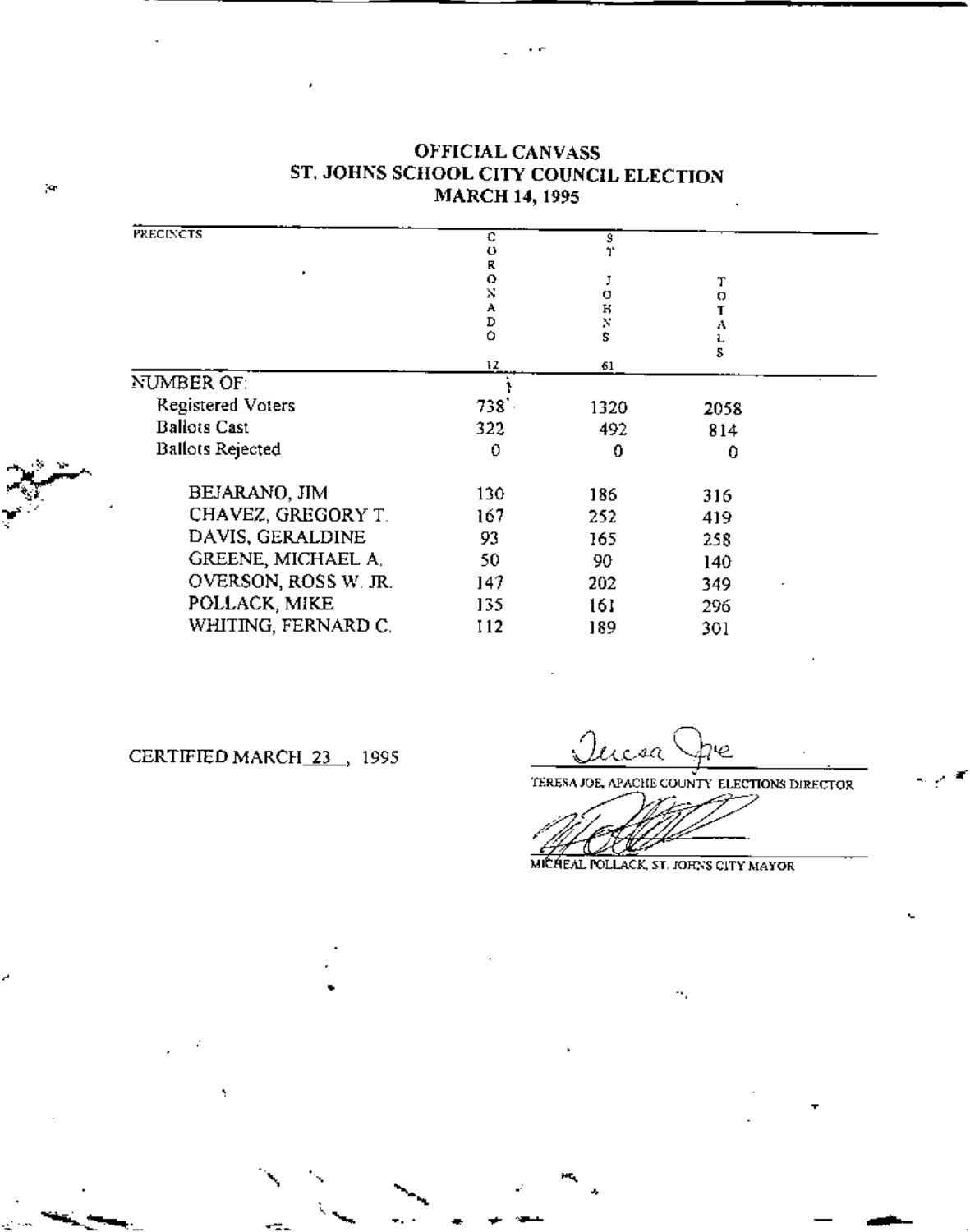## **OFFICIAL CANVASS** CHINLE SCHOOL OVERRIDE ELECTION **MARCH 14, 1995**

|                      | NUMHER OF<br>REGISTER | <b>NUMBER OF</b><br><b>BALLOTS</b> | <b>NUMBER OF</b><br><b>BALLOTS</b> | <b>QUESTION 1</b><br>мао |     | <b>OUESTION 2</b><br>K-3 |    |  |
|----------------------|-----------------------|------------------------------------|------------------------------------|--------------------------|-----|--------------------------|----|--|
|                      | <b>VOTERS</b>         | CAST                               | REJECTED                           | YES.                     | NO. | YES                      | NO |  |
| <b>PRECINCT</b>      |                       |                                    |                                    |                          |     |                          |    |  |
| CANYON DE CHELLY     | 1640                  | 69                                 | 0                                  | 63                       |     | 58                       |    |  |
| <b>CHINLE</b>        | 1399                  | 70                                 |                                    | 54                       | 15  | 56                       | 8  |  |
| COTTONWOOD/STEAMBOAT | 824                   | 97                                 | 0                                  | 89                       |     | 87                       |    |  |
| LUKACHUKAI           | 961                   | 67                                 | 0                                  | 60                       | 4   | 59                       |    |  |
| <b>MANY FARMS</b>    | 1212                  | 122                                | 0                                  | 115                      |     | 112                      | S  |  |
| NAZLINI              | 495                   | 67                                 | 0                                  | 54                       | 12  | 47                       | 17 |  |
| ROUGH ROCK           | 464                   | 39                                 | 0                                  | 34                       |     | 38                       | 5  |  |
| SAWMILL              | 362                   |                                    | 0                                  | 4                        |     |                          | 2  |  |
| <b>TACHEE</b>        | 85                    | 31                                 | 0                                  | 26                       | 4   | 28                       | 2  |  |
| <b>WHEATFIELDS</b>   | 644                   | 37                                 | 0                                  | 37                       |     | 34                       | 3  |  |
| TOTALS               | 8086                  | 604                                | 0                                  | 536                      | 57  | 522                      | 61 |  |

CERTIFIED MARCH\_20., 1995

 $\mathbf{L}_{\mathrm{c}}$ 

TERESA JOE, APACHE COUNTY ELECTIONS DIRECTOR

ARTHUR N. LEE CHAIRMAN, APACHE COUNTY BOARD OF SUPERVISORS

**CUPP** 

IA. APACTLE COUNTY SCHOOL SUPERINTENDENT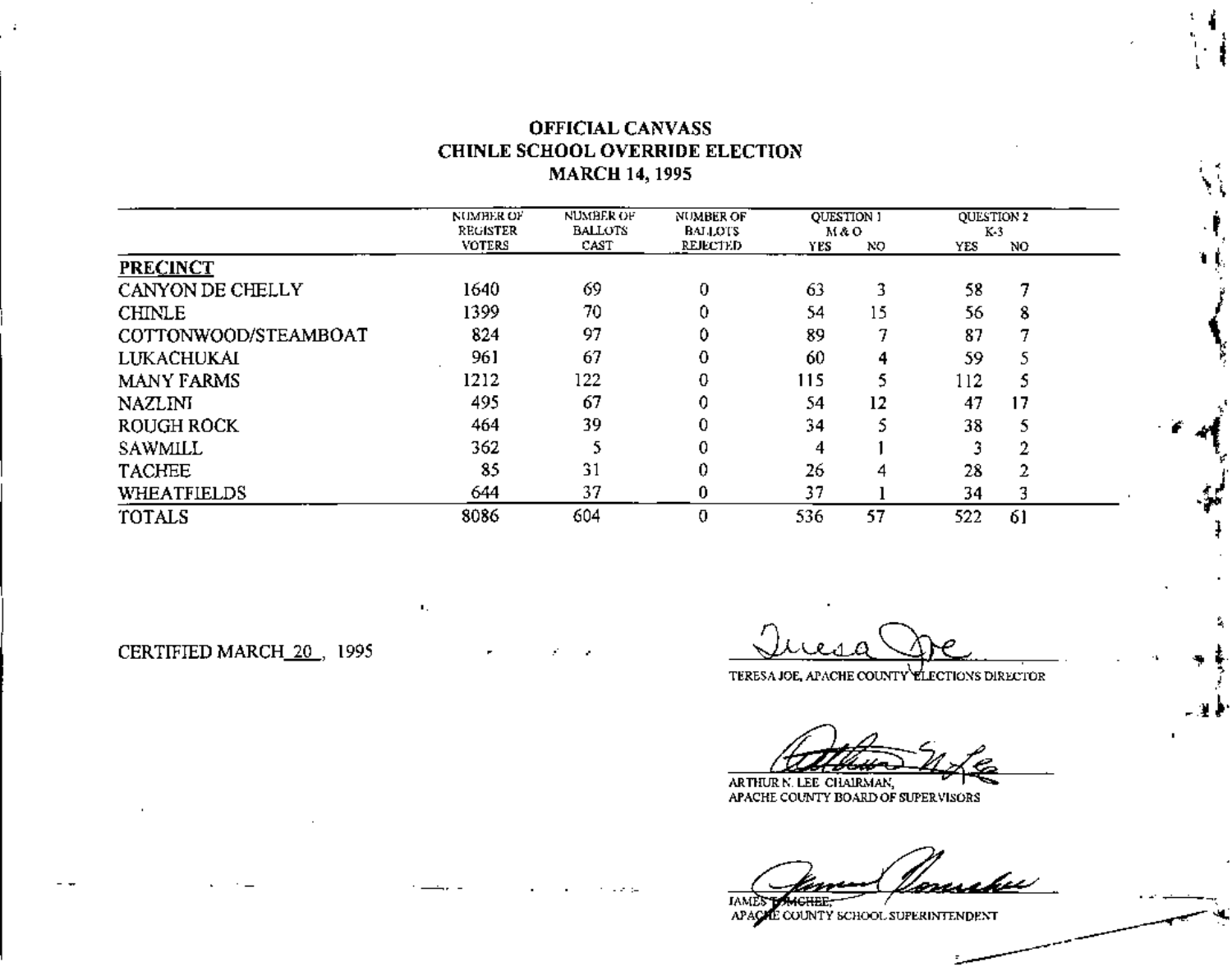## **OFFICIAL CANVASS** CHINLE SCHOOL OVERRIDE ELECTION **MARCH 14, 1995**

|                                    | <b>NUMBER OF</b><br><b>REGISTER</b> | <b>NUMBER OF</b><br><b>BALLOTS</b> | <b>NUMBER OF</b><br><b>DALLOTS</b> | <b>QUESTION I</b><br>M&O |     | QUESTION 2<br>K 3 |    |  |
|------------------------------------|-------------------------------------|------------------------------------|------------------------------------|--------------------------|-----|-------------------|----|--|
|                                    | <b>VOTERS</b>                       | CAST                               | <b>REJECTED</b>                    | YES                      | NO. | Y F.S             | NO |  |
| $\cdot$ $\cdot$<br><b>PRECINCT</b> |                                     |                                    |                                    |                          |     |                   |    |  |
| CANYON DE CHELLY                   | 1640                                | 69                                 |                                    | 63                       |     | 58                |    |  |
| <b>CHINLE</b>                      | 1399                                | 70                                 |                                    | 54                       | 15  | 56                | 8  |  |
| COTTONWOOD/STEAMBOAT               | 824                                 | 97                                 | 0                                  | 89                       |     | 87                |    |  |
| <b>LUKACHUKAI</b>                  | 961                                 | 67                                 | 0                                  | 60                       | 4   | 59                |    |  |
| <b>MANY FARMS</b>                  | 1212                                | 122                                | . 0                                | 115                      |     | 112               | 5  |  |
| <b>NAZLINI</b>                     | 495                                 | 67                                 | 0                                  | 54                       | 12  | 47                | 17 |  |
| ROUGH ROCK                         | 464                                 | 39                                 | 0                                  | 34.                      |     | 38                | ٢  |  |
| <b>SAWMILL</b>                     | 362                                 |                                    | 0                                  |                          |     |                   |    |  |
| <b>TACHEE</b>                      | 85                                  | 31                                 |                                    | 26                       |     | 28                |    |  |
| <b>WHEATFIELDS</b>                 | 644                                 | 37                                 | 0.                                 | 37                       |     | 34                |    |  |
| , TOTALS                           | 8086                                | 604                                | 0                                  | 536                      | 57  | 522               | 61 |  |

CERTIFIED MARCH\_20, 1995

i in the company of the company of the company of the company of the company of the company of the company of the company of the company of the company of the company of the company of the company of the company of the com

TERESA JOE, APACHE COUNTY ELECTIONS DIRECTOR

ARTHUR N. LEE CHAIRMAN, ARTHUR N. LEE CHAIRMAN,

ختصورها

APACTE COUNTY SCHOOL SUPERINTENDENT